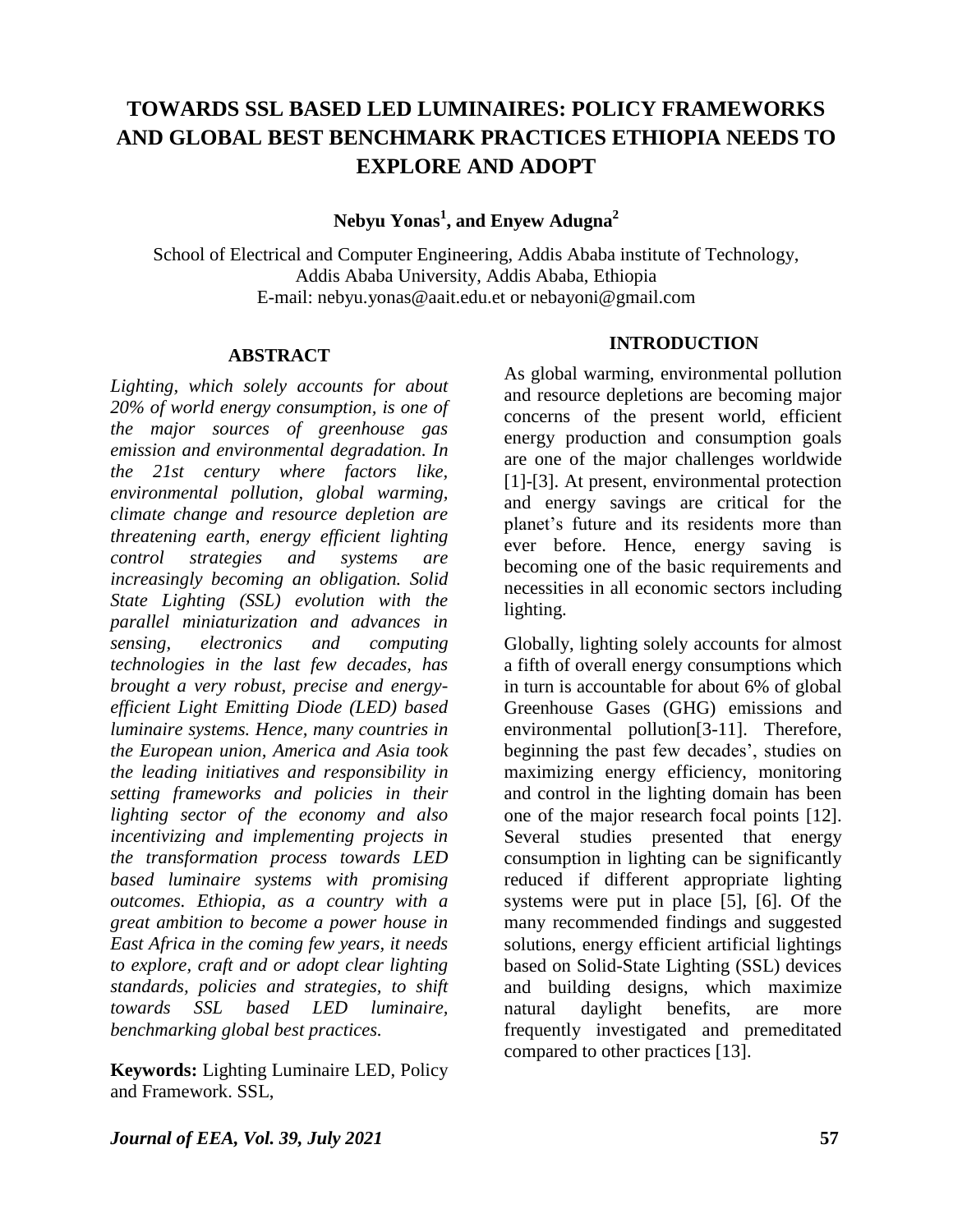SSL technologies, like LEDs, offer a dramatic energy saving of 50-60% with higher durability, limited maintenance cost, environmental friendliness and longer life span [14]. LEDs have radically transformed the lighting industry with brand new valuable characteristics and also possibilities of smart electronics control integration [4]. They offer improved brightness, tunable light spectrums (good color property), compact size, high luminous efficacy, durability, longevity and tremendous energy efficiency [3,15]. Further, automatic control of illumination and color temperature of lighting sources is possible in LED luminaires resulting in improved quality of life, experience and comfort [14]. These lighting systems are the future of the lighting industry and can be applied in a wide range of specialized lighting systems including industrial, commercial and residential applications.

Currently, LED based lighting systems are becoming increasingly popular in the lighting industry and are aggressively controlling the market  $[3]$ ,  $[4]$ ,  $[10]$ ,  $[14]$ , [16]-[18]. They are widely used in many applications including in automotive, industrial, domestic, digital signage and televisions, backlight units (BLUs), and in public lightings [17], [18]. They are also extensively used in consumer electronic products, televisions displays, mobile phones, domestic lighting and vehicle industry [3]. Supplementary, with the continuous advancement & evolution of electronics, sensing, communication and actuation technologies, further reliable and robust advanced smart lighting systems with better power efficiency, users' comfort and safety are expected to be better accomplished in the near future [19].

Smart lighting systems are automatic smart lighting systems that deliver visually comfortable lighting illumination and color temperature with an efficient energy savings depending on users-response, wellbeing, activities and comforts [14]. Smart lighting control systems achieve automatic lighting control via integrating different sensors, actuators, electronics and communication schemes with a closed-loop control system [9]. Such systems can be designed not to only reduce lighting energy consumption significantly but also boosting users experience and comfort.

Smart lighting systems provide different proper illumination levels and color temperatures depending on activities and visual well-being [14]. Hence, smart lighting control plays a vital role in boosting users experience and energy efficiency. It helps in tailoring lighting conditions to tasks and users" preferences and requirements and possible amendments in buildings configuration and purposes [2]. They are typically capable of arbitrary spectra, brightness, color temperatures, intensity reproductions for better user experience with greater, faster and better responses [20]. With smart and advanced LED luminaires it is possible to achieve as high as 80% energy consumption cut [21].

Studies showed that by 2050 cities are expected to be populated by almost two thirds of the total global population, i.e. more than seven billion people, and anticipated to account for about 70% of greenhouse gas emissions and energy consumptions [4]. Therefore, cities all over the world are expected to be significantly affected by environmental pollution, resource depletion, climate change and their practice of lighting designs [2].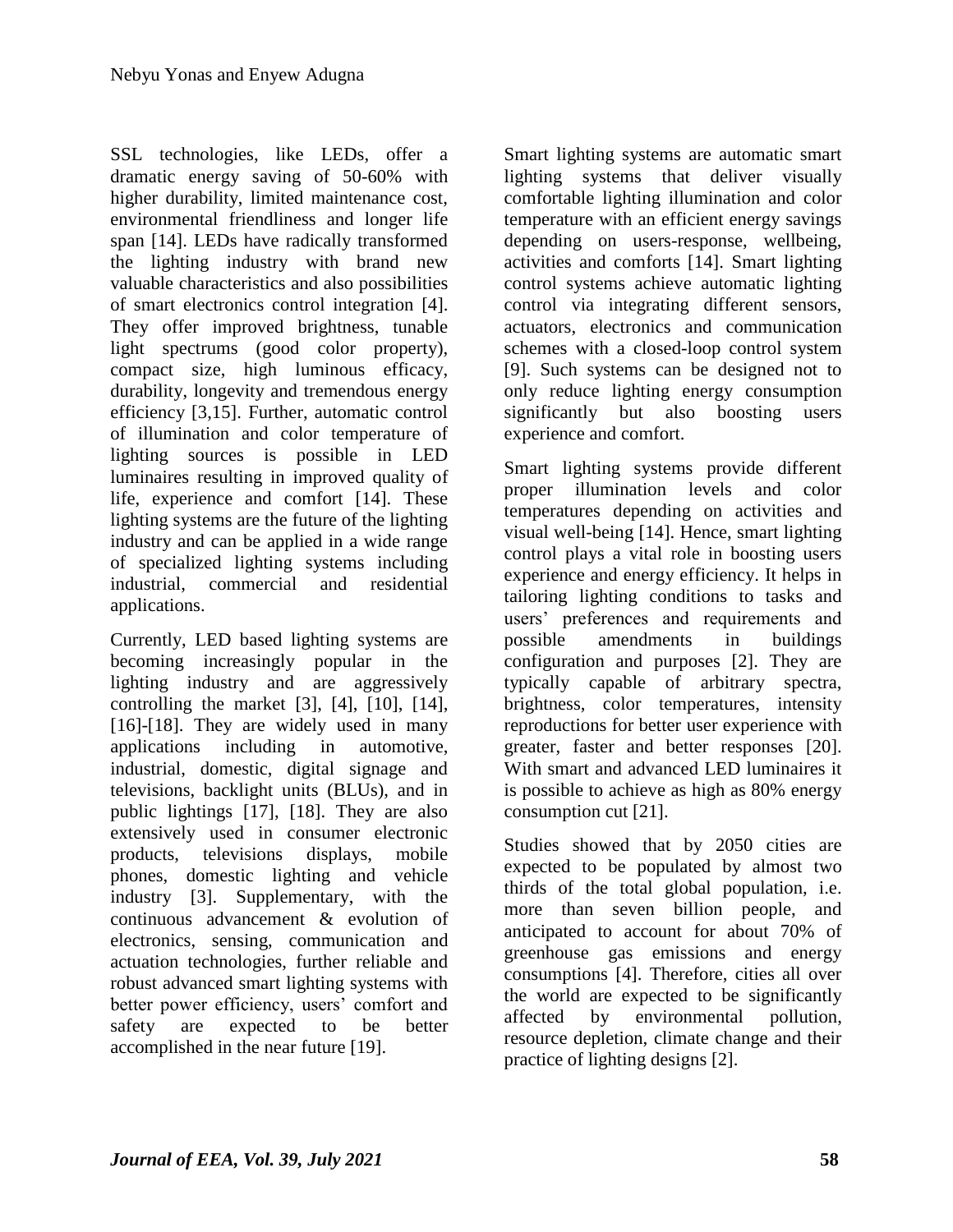Therefore, taking this into consideration, optimizing lighting systems to save energy is a vital requirement and responsibility [7], [10], [11]. Thus, as the global population is rapidly increasing and if the effects of this scenario on the environment and quality of living are deemed to be minimized, the right lighting systems and policies should be in place way before it is too late. Many studies and researches underway currently in the world target addressing energy conservation and optimization of lighting sector via introducing different flexible lighting systems and techniques [7]. Hence, detailed analysis, studies and researches for improved luminaire systems and setting the right polices and strategies in advance is a necessity for a better future.

### **ETHIOPIA'S CONTEXT**

To the authors" knowledge and the date of this paper writing, Ethiopia does not have any officially reported policy, guideline, rules and expectations in the lighting sector of its economy to shift towards SSL based luminaires. The country"s very few and infant LED assembling companies only have the capability of assembling LED luminaries, lacking the ability to meet the market demand and compete with imported products. The country"s pioneer lighting industry, daylight engineering, has stopped working on lightings and shifted its operation to glass manufacturing some years back. Even though there is no officially conducted research or study to analyze the country"s human capacity in the lighting industry sector, it is clear that the country lacks the expected skilled man power and technology.

Energy efficiency and conservation aspects in Ethiopia is monitored, regulated and controlled by "Ethiopian Energy Authority (EEA)", which is mandated via proclamation

[22]. The EEA is authorized for formulating directives and guidelines for energy consumption conservation and efficiency in all economic sectors including lighting, manufacturing, domestic appliances, transportation, agriculture, building and industry. Although most of the activities under progress and draft formulations underway by the agency need some time to be implemented country wide, most of the activities target reducing and regulating the energy sector in terms of safety, conservation, efficiency, quality, source diversification and the like based on standards, directives and regulations in different economic sector of the country including households. However, by far it has mainly focused on, substitution of fuel wood with improved stoves and biofuel sources to narrow the gap between energy demand and supply in the country to improve environmental degradation.

In addition, conferring to the "Second Growth and Transformation Plan (GTP II)" of the country, it positions the need to elevate the country"s energy source management, efficiency, diversification, conservation and extenuation of energy losses to international standards [23]. The Government of Ethiopia (GoE) targets to reduce energy losses in the country by the end of GTP II to internationally acceptable average from its present staggering 20%. In order to comprehend that, it states the need for upgrading the existing distribution systems in the country to internationally tolerable energy loss emblematic standards.

However, the document lacks clarity and lucidity in setting any clear and explicit economic sector targets for energy consumption reductions for any economic sector in the country, including lighting. Further, residential target of distributing low power consuming compact fluorescent lamps that was being carried out by the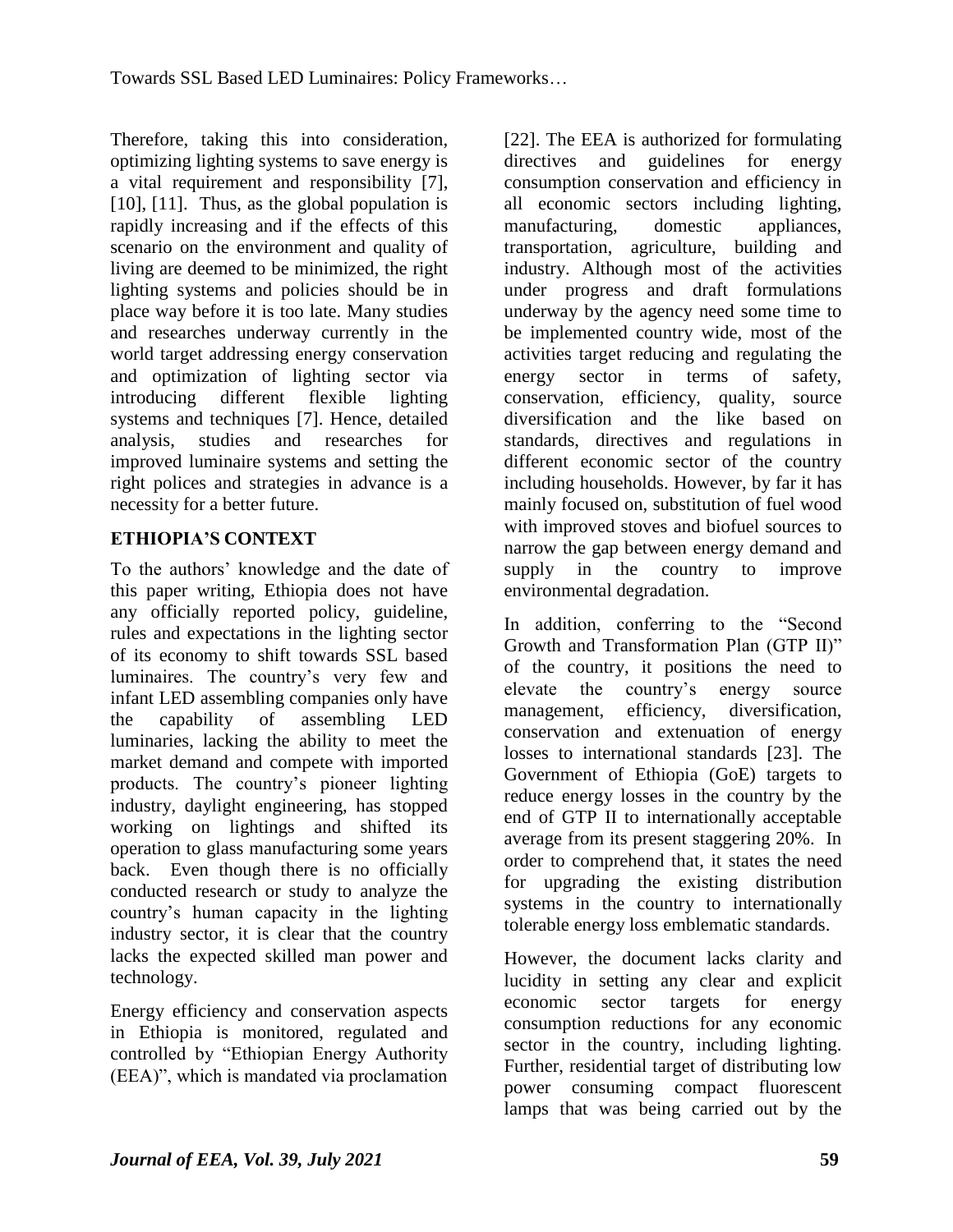Ethiopian Electric Power corporation (EEP) some years back at a national level to make energy usage more efficient seems not to be comprehending as planned and is now being halted due to some unspecified official reasons. Further, the recent study on the awareness of lighting efficiency and LED, which was done in AAiT with ALTO University showed that there is a serious awareness gap and lack of preparedness to shift to SSL based luminaires in the country.

Although there are no officially reported or clearly stated national lighting energy consumption standards, guidelines or regulation mechanisms set in the country, there are several huge urban and rural electrification projects planned and underway to boost electricity coverage. Further, there are also numerous planned and already operational projects set to connect Ethiopia to its neighbors and far through a sub-regional power interconnection to export electric energy to generate income. To comprehend this, it is clear that the country needs to focus on the future of lighting, like SSL based energy efficient systems, to save energy. Thus, there is no doubt that the country needs to formulate and follow a national policy/roadmap towards realizing energy efficient lighting systems in the country like other countries in the world.

### **GLOBAL BEST PRACTICES AND POLICIES**

Countries that can and do mobilize all the necessary finance, formulate policies & standards and rationalize private investment in LED luminaire manufacturing capacity are expected to rule the lighting industry and claim the jobs and market it will create globally. Nations like China, that have a good balance of well-coordinated polices, standards, market aggression initiatives and subsidies in LED based SSL luminaires are capitalizing the global LED luminaire markets being leaders of SSL based LED revolutions [21], [24]. Such systematic and structured bold moves are being taken as a role model by many other countries in adapting and adopting valuable polices, experiences, practices, challenges and successes in realizing energy efficiency in lighting.

In recent years many countries and multinational organizations globally have actively promoted political and economic campaigns towards LED based luminaire system transformation for improved energy efficiency [12]. Hence, in order to supplement, assist, promote, accelerate and realize this ambitious global march, many countries crafted tidy policies & standards and instigated exemplary projects initiating and supplementing LED based luminaire initiatives and movements. Today, China, Taiwan, Japan, Europe, USA, South Korea, Russia and India are major world LED manufacturers, consumers and beneficiaries [21]. The following subsections highlight on selected global best benchmark practices and policies.

## **EUROPEAN UNION (EU)**

The EU set policy to reduce its carbon emission by a fifth from its amount in 1990"s by 2020 and realized that successfully in 2019 [25], [26]. In order to realize this goal, it has set up a wide range of legislative measures and policies in SSL lightings researches and deployments [27]. There are many mandatory and voluntary guidelines and policies put in place to support deployment of LED based luminaires across the European Union member countries.

The EU has also achieved complete incandescent light phase out by September 2012 through its well-crafted environmental policies and guidelines [21]. EU through the Competitiveness and Innovation Framework Programme (CIP) assists and supports SSL based lighting innovations to further their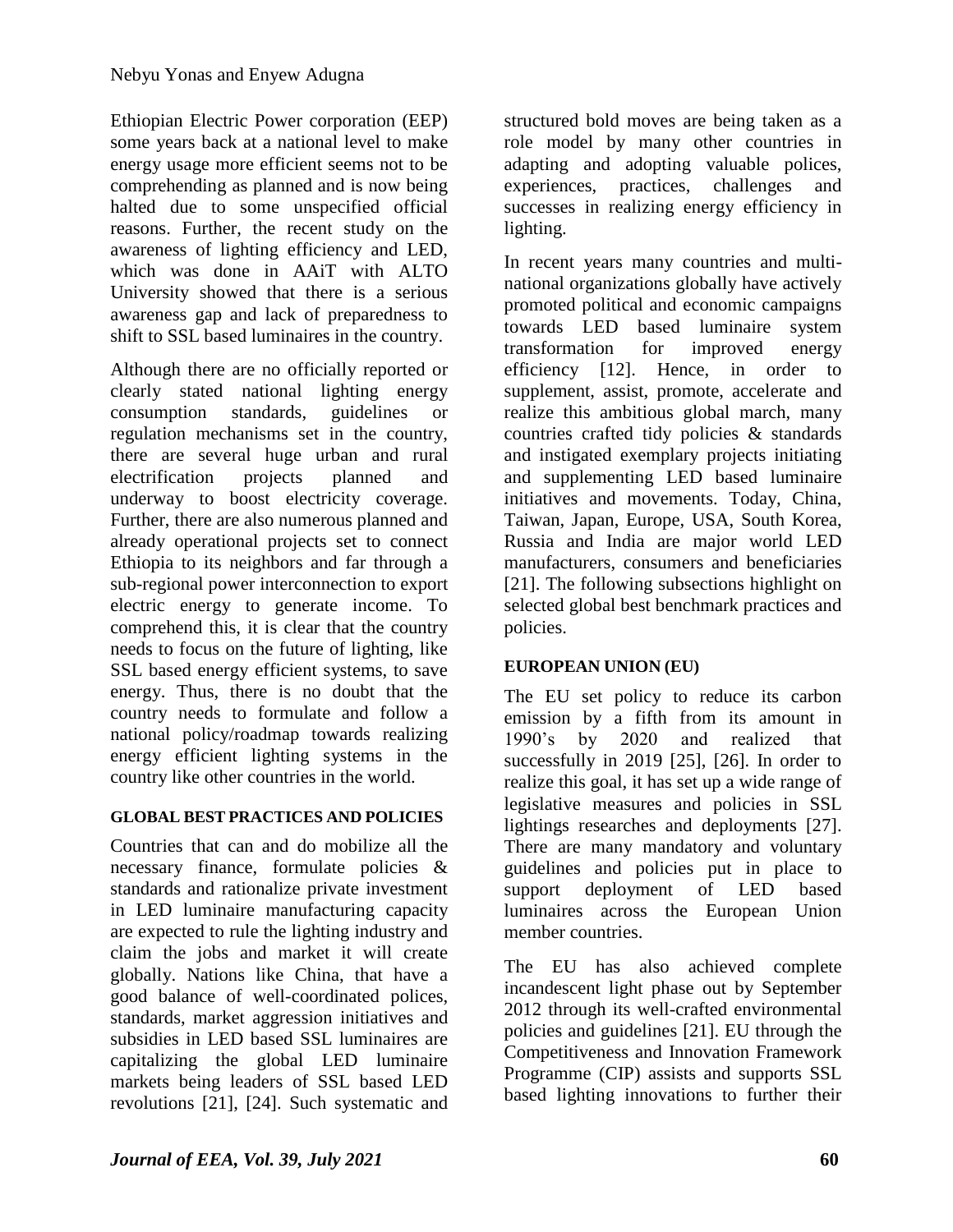efficiencies and provide financial access. Further, EU introduced "EU public procurement for a better environment" in 2008 and "EU Green public procurement" by the end of 2011 for traffic signals and street lightings. It also supported different lighting projects. Cities like, Amsterdam, Eindhoven and Tilburg in Netherland, Mechelen in Belgium, Lyon in France, Copenhagen in Denmark, Hódmezővásárhely in Hungary and Birmingham in the UK are some of the best implemented success project examples [21], [28].

# **CHINA**

China developed policies identifying the need for SSL technologies and their unique benefits for the country economy and draws clear national guidelines and principles in how to innovate, develop, deploy and safeguard SSL based luminaires in the country [29]. It introduced incentives for promotion of SSL including via reducing taxations in order to save significant amount of energy [21]. Financial institutions in china provided financial support for SSL based lighting plans in line with the national polices set in the country to boost and penetrate more economic sectors in the country. The targeted economic sectors included street lighting, offices, agriculture, transportation and high technologies. Different organs of the government further provided financial subsidy promotion programs towards shifting to the more energy efficient SSL systems.

China set a national roadmap in phasing out incandescent lighting systems in the country and supported the process through policy incentives and providing financial supports [30]. China formulated an ambitious lighting electricity consumption of an annual 5% reduction and planned to make urban lighting based on SSL to 85%. It also set

government procurements to be using energy efficient lighting products since 2007. Another best practice from china is the economic development area of Tianjin, a city which is solely build from LED lighting under the international initiatives of boosting LED lighting consumption for a better future and efficient energy consumption [31]. Tianjin Economic Development Area (TEDA) was the first municipal in china to join the rapidly expanding international consortium of promoting, deploying and accessing LED lighting technologies across its municipals. The Chinese government also took the initiative to successfully implement "21 cities of 10,000 lights program" targeting to save 220 kWh annually through 1 million indoor and outdoor LED luminaire installation in 10 cities [32].

# **USA**

USA is one of the countries in the world that formulated and benefited from lighting policy strategies and implementations [25]. U.S. department of environment is the leading and responsible organ of US government for setting national polices for SSL programs [33]. The department, supported by the government industry linkage programs, targets to financially support and assist low cost energy efficient advanced semiconductor-based technologies for the lighting industry [34]. It also carved 'next generation lighting initiatives' to support and develop more efficient longlasting lighting systems with minimized energy consumptions.

The US department of energy and its supporting partners in SSL developed a multi-year R&D plan to assist SSL funding of new products from the stage of development to the test and deployment in the laboratories and the market. The plans and policies set frameworks in how to R&D, manufacture and deploy SSL lighting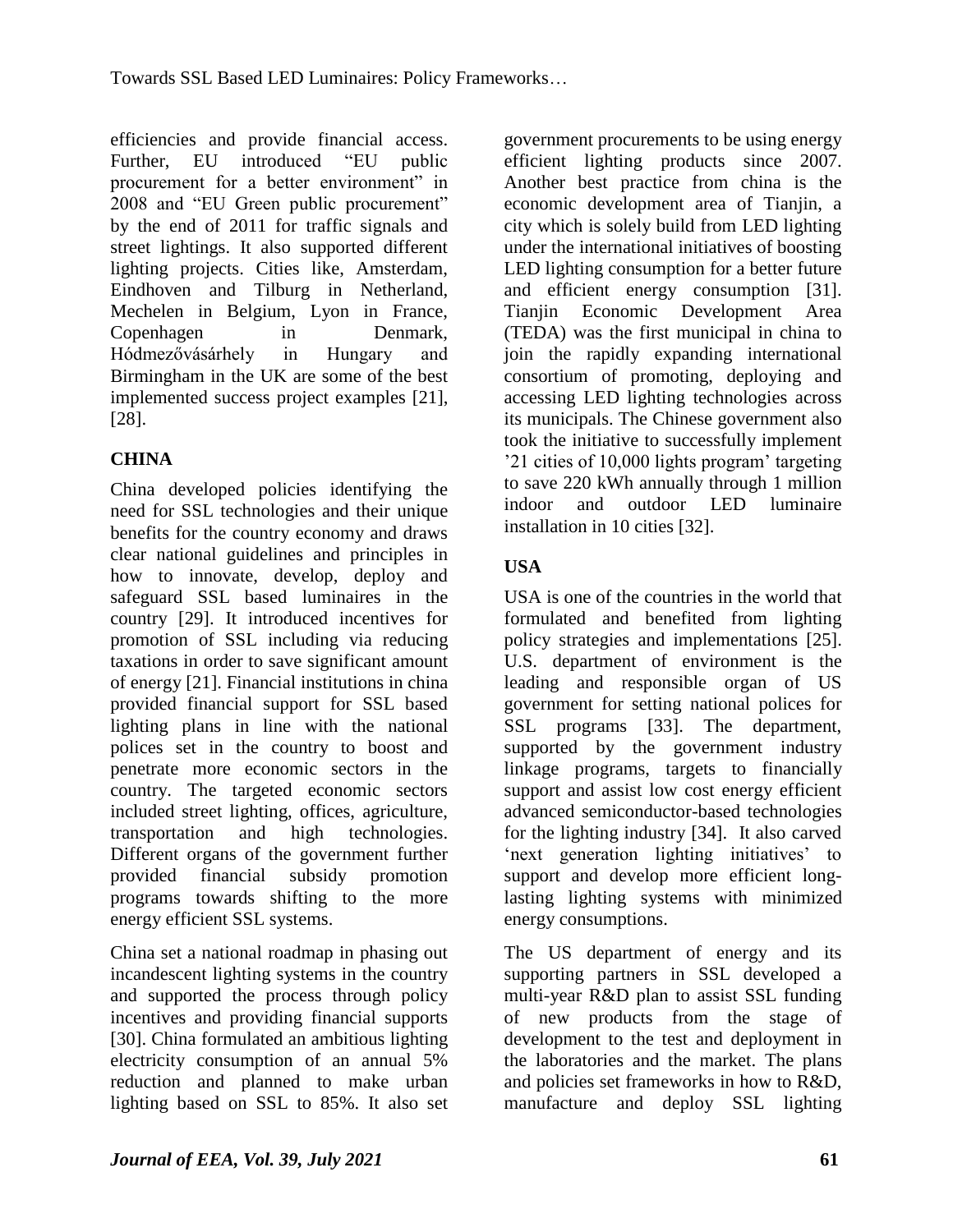systems for domestic, commercial, industrial and street luminaires [21], [35]. It also plays crucial role in introducing and creating awareness and giving support in the country. It also introduced incentive measures for SSL based lightings innovation researches and deployments. The US government also forced governmental procurements and deployments in the lighting arena to be energy efficient lighting systems based on SSL. Los Angeles world"s first largest, New York, Las Vegas and Seattle LED street light retrofit wok projects are examples of the successful implementation of the polices, frameworks and besieged goals [36].

The government forced government procurements to be energy efficient lighting system deployment after President Bush ratified the "Energy Independence and Security Act (EISA)' in 2007. The EISA further forced roughly 25% greater efficiency for light bulbs in lighting energy efficiency, phased in from 2012 through 2014 forcing phasing out of incandescent lamps since 2012 [37]. The US department of energy forecasted that the LED penetration is projected to reach 84% of all lighting installation in all over USA by 2035. The US realized a combined LED installed in commercial, residential, industrial and outdoor of 19% in 2017, 35% in 2020 and is forecasted to reach 60% by 2025, 76% by 2030 and 84% by 2035 [38].

# **JAPAN**

In Japan, "Ministry of Economy, Trade and Industry (METI)", is responsible for setting national polices and regulations. It has established exemplary policies and roadmaps to replace lightings in Japan by an energy efficient luminaire by 2020 and formulated new energy conservation standards for lighting equipment and light bulbs by 2027 [39]. Japan expects all new luminaire shipments to be based on SSL technology from 2020 onwards and all

building and outdoor luminaires to be replaced via SSL based technologies by 2030 [37]. SSL based luminaires penetration reached 18% in 2010 and is thriving in recent years. METI introduced tax incentive measures to foster LED luminaire deployments for small and medium sized enterprises. It also introduced economic stimulus package to foster energy efficient air conditioners, lightings, refrigerators, and televisions [29]. This program was crafted to minimize greenhouse-gas emissions and energy consumption across Japan.

After Fukushima disaster in 2011, power shortage and public pressure forced Japan government to seek better ways for reducing energy consumption and realized 50% LED lighting deployment [40]. Further, under the Green purchasing law, the Japanese government encouraged eco-friendly lighting deployments to reduce environmental impact and pollutions. The polices and law set by the government forces green purchasing by the government, public organizations, local governments, business and citizens of Japan. The government further supports Light for the 21st Century lighting, medical equipment, and therapeutic techniques projects, which are based on LED's.

## **KOREA REPUBLIC**

The republic of Korea formulated "Low Carbon, Green growth" strategy on 2009 which mainly focuses on SSL luminaires [41]. It invested significantly on new LED lamp installation and retrofit works in the country. It also set LED lighting expansion and distribution polices making them mandatory in commercial and public buildings. The government of Korea continuously revised and updated its policies and regulations according to the LED technology development and market reality. It has also introduced lucrative incentive measures and set ambitious goals in its light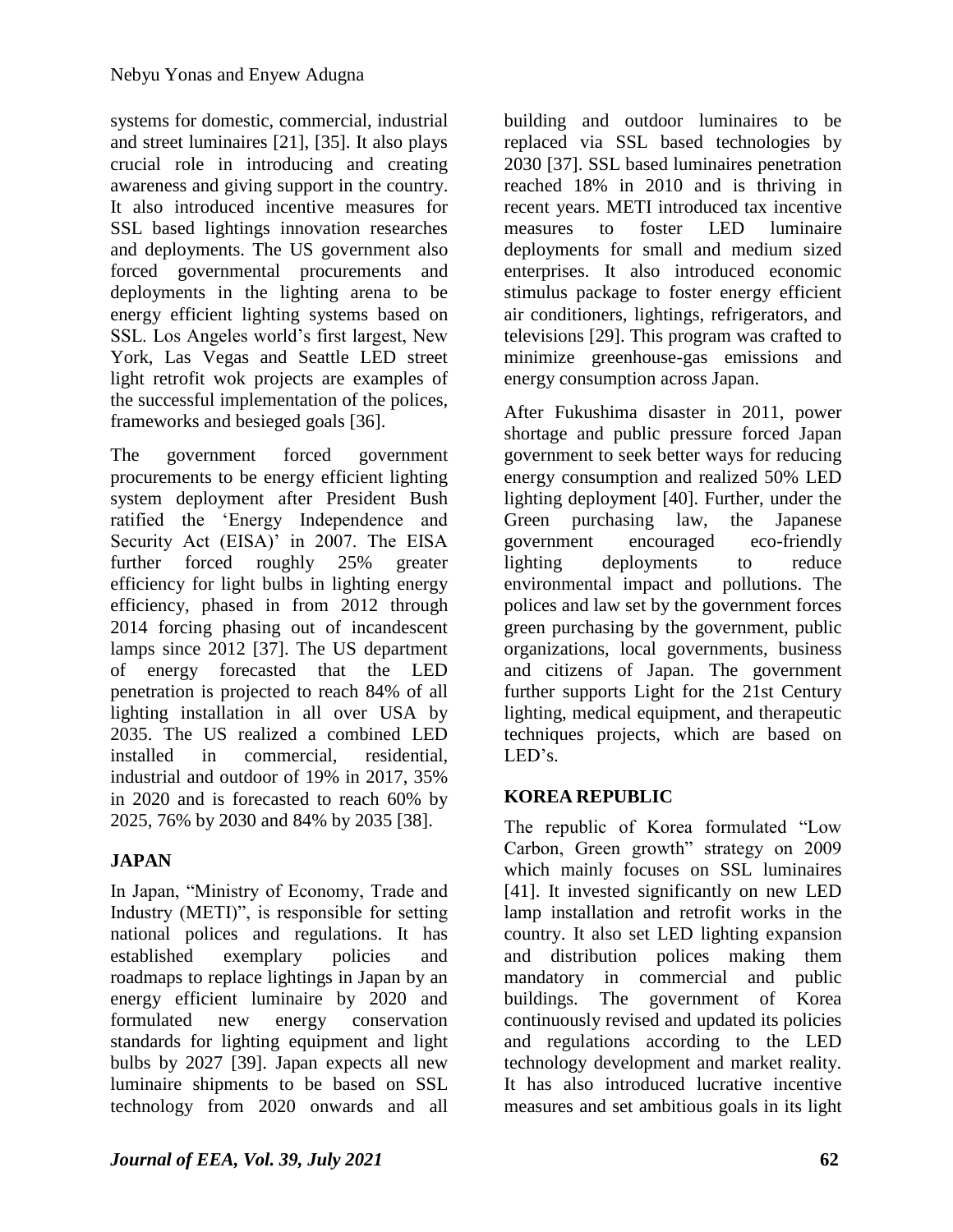and lighting to be based on LED systems. One good indicator is, its plan to equip Seoul city government office to be 100% LED based lighting by the end of 2018 and accomplished it successfully [42]. The government of Korea has also significantly expanded LED lighting of the country through boosting government procurements.

Furthermore, through the "LED 2060" plan the government targets to reach LED lighting penetration of 100% in public institution and 60% countrywide by 2020 and is aggressively working on it [43]. It puts a way forward and determined to realize the ambitious targets via financial funding and supporting different projects. It is providing low-interest loans and tax initiatives all over the country for efficient SSL lighting research, development and deployment. It has also launched a major 'The Photonics Industry Project' project, which deals with the lighting and photonic industry of the country.

## **SOUTH AFRICA**

South Africa is the first African country who banned incandescent lighting products and set a national policy to identify and support efficient lighting system in key areas of its economy. It has set a target to phase out its incandescent lighting products completely by 2016 [44]. However, a policy and a framework which specifically focuses on LED lighting is yet to be formulated and effected.

## **BRAZIL**

Brazil also sets exemplary polices and laws including "Law No.10295 – Energy Efficiency Law, which set out minimum energy performance standards for equipment and buildings", "Law No. 9991 – Energy Efficiency Programs of Distribution Utilities" and "PBE – Brazilian Labeling Program, which focus on energy

conservation through informative labels about energy efficiency of equipment sold in the country" to reduce its energy consumption in different sectors including in its lighting [45]. The government also introduced government procurement directions towards energy efficient systems in public investments. Through its "Brazilian Energy Efficient Lighting Program" it has also drafted a framework to step by step transit towards less energy consuming lighting systems countrywide [46].

## **INDONESIA**

Indonesia also laid national policies including "The Energy Law (Law No. 30/2007)" and "National Energy Policy (Presidential Regulation No.5/2006)' [47]. It has also standards for minimum energy performances in different electrical appliances including the lighting sector. The government further introduces fiscal and tax exemptions for investments and imports of low energy electrical utensils to meet its energy conservation plan. It also set mandatory requirements for energy efficient lighting systems in its regional governments, agencies and departments and commanded their monthly energy usage reports.

### **INDIA**

India also realized the importance of SSL lighting transition and set its first ever policy framework in 2010 [29]. The frame works are primarily set to overcome the barriers and obstacles that the transition could pose including, technological, incentive, standard and policy barriers. Indian ministry of commerce drafted a law that is advisory for all medium & small cities and municipalities street lighting with LED based systems via funding to more than 180 bodies. The government introduced incentive measures via subsidizing and forming LED test facilities for LED lighting across the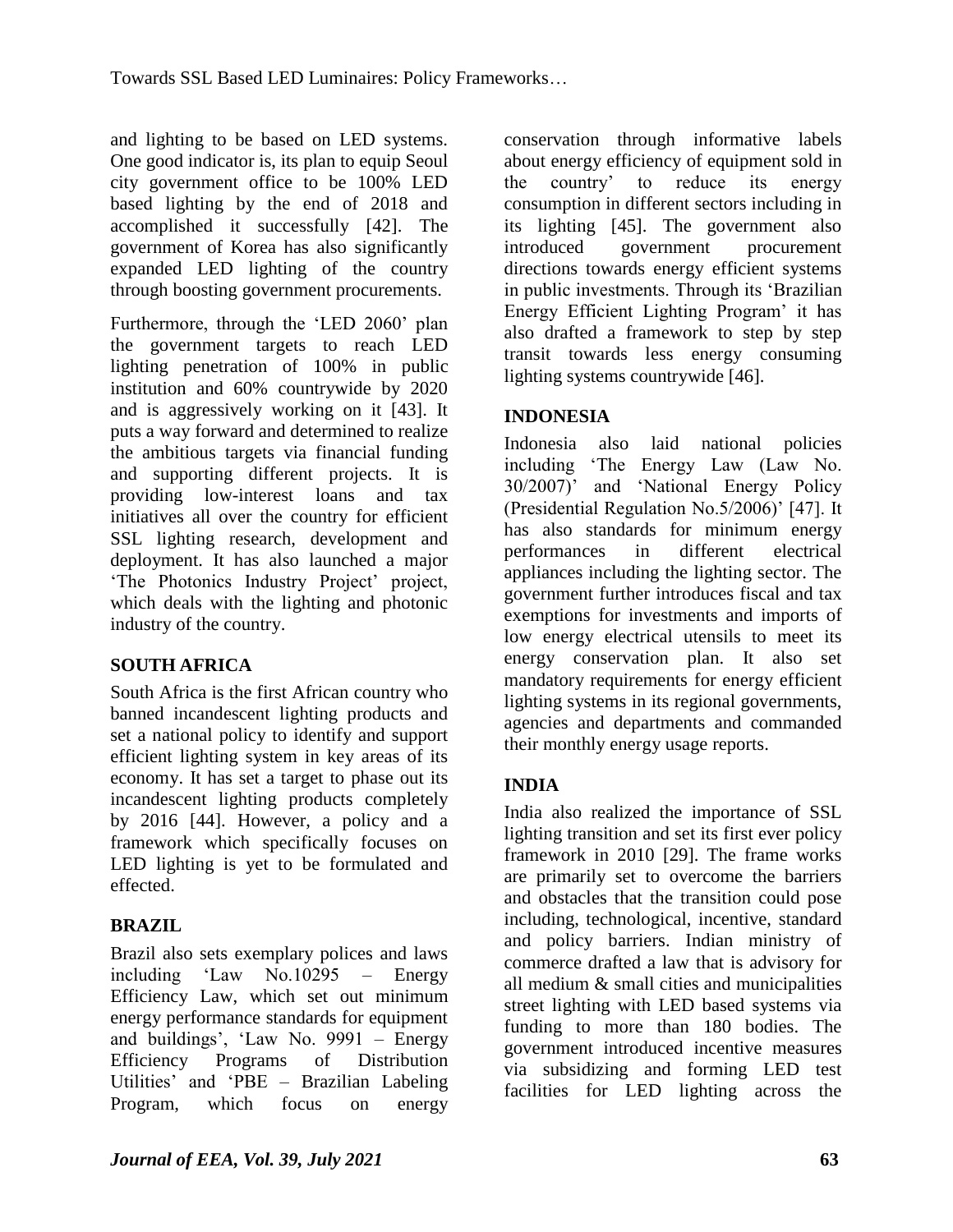country. It also set roadmap for government procurement in its major investments of the future [48].

#### **BOEING.VSMPO-AVISMA, BRITISH PETROL AND SHELL**

Multinational companies like Boeing, VSMPO-AVISMA, Shell and British Petrol have also joined the march in introducing and deploying LED based lighting across the globe supplementing the effort of governments. These proved that not only government organs and bodies but also companies can play their crucial role in LED lighting deployment and energy conservations. Shell and British Petrol (BP) are retrofitting their gas stations with LED based luminaires to assist the march moving towards to energy efficient eco-friendly lighting systems in the world [21]. These retrofit works are expected to cut lighting energy consumption by 50% with an increased safety and comfort to users.

Further, Boeing Manufacturing plant located in Ural (UBM), and VSMPO-AVISMA Corporation, one of the largest metallurgy industries in the world, also replaced their lightings to LED based systems in the support of energy efficient manufacturing. Consequently, the LED retrofit work both resulted in 60% lighting intensity increase and safer working environment on top of the energy consumption reduction [49]. Further, Boeings Utah Recycler hanger was also retrofitted with the state-of-art LED based smart lighting which was also designed to boost its sunlight help for artificial lighting [50]. Further, Boeing has set a framework for its future new buildings to use only energy efficient LED based lighting technologies whenever possible, in support of eco-friendliness.

#### **ROADMAP FOR SSL MANUFACTURING**

Production of SSL products are tough for developing countries, like Ethiopia, as patents, Intellectual property (IP) rights, and confidentiality issues, makes it hard [51], [52]. Further, manufacturing of LED electronic drivers has diverse manufacturing steps and processes and electronic circuit integrations. Generally, SSL manufacturing involves two stages. The first stage comprises component collection, package production and LED chip manufacturing. The second stage encompasses assembling of the LED luminaires. LED chip manufacturing is the most complicated and capital intensive of all [53]. However, experiences from nations like India, China, Koreas and USA showed that by formulating the necessary policies, standards, and mobilizing incentives, investments and starting from SSL assembling leads in to becoming a leading SSL manufacturer [29].

Korea supports public investment in SSL industries and offers tax incentives. It has also funded numerous SSL based R&D and market roadmap development works. USA has financed several innovation competitions, awards and recognitions accelerating and inspiring SSL innovations. India has significantly invested in SSL assemblies first and later worked extensively in empowering SSL based production and skilled manpower capacity building. It has policies promoting SSL based luminaire systems and subsidization of SSL establishments. China has heavily invested in the SSL industry via crafting policies and strategies that support the steadily development level of SSL industry, implement incentive policies, support SSL technology innovations, conducted SSL introduction, education and training boosting its skilled manpower in the sector.

Hence, developing nations can start from SSL assembling via promoting SSL luminaires with incentives and supporting domestic assembling. In the long run, by significantly investing on education,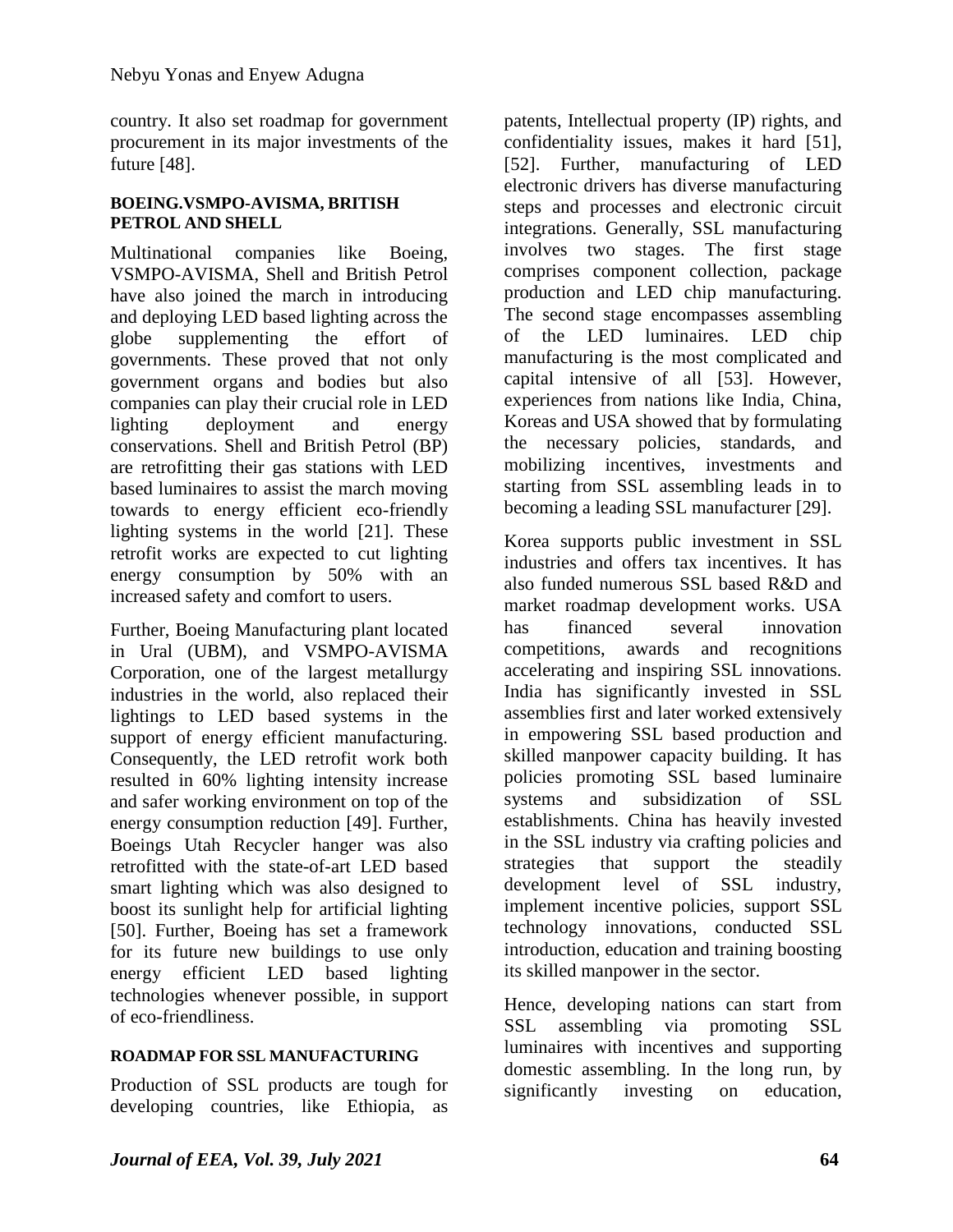awareness, capacity building, and attracting major corporation in the SSL industry, they can steadily grow to SSL manufacturing. Further, the fact that SSL manufacturing cost is dropping exponentially since 2000, paves the way and presents an opportunity to put their finger prints in the area [29].

### **CONCLUSIONS**

Indoor and outdoor lighting matters in energy conservation marches as it solely accounts for about 1.9 billion tons of carbon dioxide emission worldwide and almost a fifth of electric energy consumptions. On average 40% reduction in energy usage in this sector is possible via adopting LED based lighting systems. It is equivalent to reducing carbon dioxide emission by staggering 760 million tons globally. With smart and advanced LED luminaires it is even possible to achieve as high as 80% energy consumption cut.

Given its capacity to accomplish significant energy consumption cut, boost users' safety and comfort, minimize environmental impact, LED luminaires are crucial and one of the cutting age technologies of the 21st century with huge potential of carbon dioxide emission cuts and environmental pollution. Among the many stakeholders in the lighting arena, governments have the highest responsibility for the transformative scale-up and overcoming the primary obstacles of deploying LED lightings. This will bring immense economic and environmental benefits and also improved quality of living.

Cities all over the world are expected to adopt and follow economic policies and frameworks that help them transit their lighting systems from the traditional lamps to the LED based systems in the near future. Today, politicians, policy makers and leaders all over the world have the perfect

opportunity to shape the future of our planet with a huge visionary step of promoting and enforcing LED lighting with long lasting positive impacts, more than ever before. Governments and multi-national corporations are expected to be the main propellers and prime movers of the LED market demand.

It is a must that governments, including GoE, and corporations all over the world be committed to make LED lighting as an essential part of their energy efficiency policies and frameworks as it offers many positive impacts. LEDs market barriers should be cleared and supported via different organs of a government in order to accelerate their market share and penetration for a better economic and environmental returns. Some of the schemes can be;

- Government procurement: as different government organs are one of the main consumers of artificial lightings, they should set a policy in which they could become the prime adopters, procurers and deployers of LED lighting systems.
- Incentive measure: to scale-up LED lighting adoption and deployment, nations administrations and states in the world should craft different incentive measures to overcome economic and financial barrier.
- Education and capacity building: nations should enlighten their citizens regarding the advantages of LED luminaires in comparison to the traditional lighting system and create strong man power in the lighting sector research and development.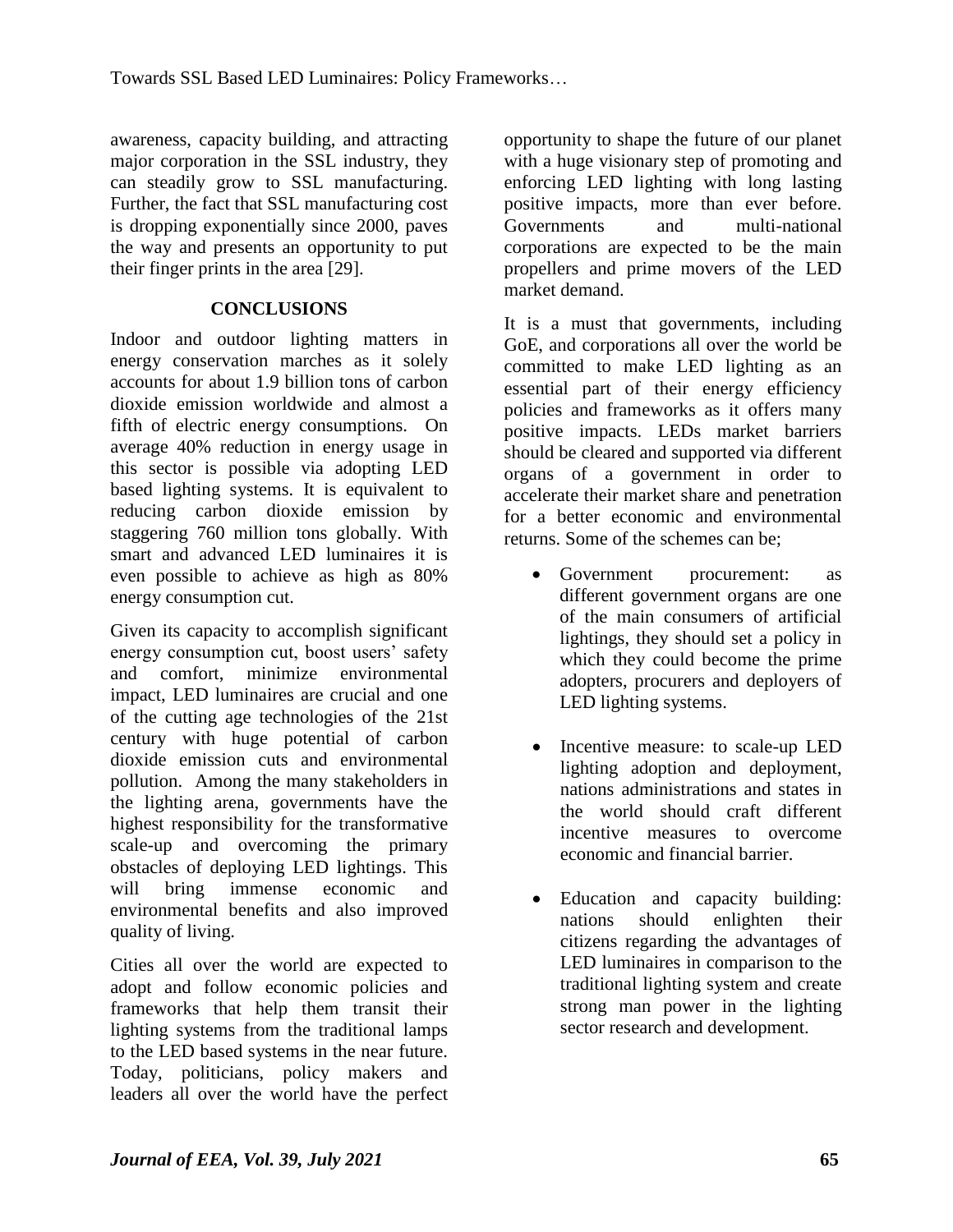• Setting lighting standards: different agencies and institutions in any country responsible for lighting should set relevant lighting standards that favors LED technologies to speed up their deployments.

Therefore, the government of Ethiopia and its branches responsible for energy efficiency and conservation should look into and thoroughly investigate policy frameworks and global best benchmark practices in order to benefit and explore SSL based LED luminaire scheme benefits. Furthermore, it should also benchmark these global prolific practices in order to formulate, adapt and/or adopt policy frameworks and roadmaps in to its national policies and plans.

#### **REFERENCES**

- [1] Wang Y., Alonso J. M., and Ruan X., "A Review of LED Drivers and Related Technologies," IEEE Trans. Ind. Electron., vol. 0046, no. c, pp. 1–1, 2017.
- [2] Bellia L., Fragliasso F., and Stefanizzi E., "Why are daylight-linked controls (DLCs) not so spread? A literature review," Build. Environ., vol. 106, pp. 301–312, 2016.
- [3] Chen K. L., Chan H. P., Hung Y. C., and Shieh S. H., "A smart LED lighting with multiple dimming and temperature automatic protection capabilities," Proc. - 2016 IEEE Int. Symp. Comput. Consum. Control. IS3C 2016, no. 1, pp. 614–617, 2016.
- [4] Shahzad G., Yang H., Ahmad A. W., and Lee C., "Energy-Efficient Intelligent Street Lighting System Using Traffic-Adaptive Control," IEEE Sens. J., vol. 16, no. 13, pp. 5397–5405, 2016.
- [5] Liu J., Zhang W., Chu X., and Liu Y., "Fuzzy logic controller for energy savings in a smart LED lighting system considering lighting comfort and daylight," Energy Build., vol. 127, pp. 95–104, 2016.
- [6] Liu C., Lai X. Q., He H. S., and Du H. X., "Sectional linear LED driver for optimised efficiency in lighting applications," IET Power Electron., vol. 9, no. 4, pp. 825–834, 2016.
- [7] Padmaja Y., "Energy-saving intelligent led lighting system using pwm signal," vol. 4, no. 1, pp. 27–30, 2015.
- [8] De Bakker C., Aries M., Kort H., and Rosemann A., "Occupancy-based lighting control in open-plan office spaces: A state-of-the-art review," Build. Environ., vol. 112, pp. 308–321, 2017.
- [9] Chew I., Kalavally V., Oo N. W., and Parkkinen J., "Design of an energysaving controller for an intelligent LED lighting system," Energy Build., vol. 120, pp. 1–9, 2016.
- [10] Locke A., "Reliability prediction and analysis of LED luminaries," p. 97, 2015.
- [11] Shirinzad M., Soleimani S., and Adib E., "A single soft switched resonant LED driver circuit," 2016 24th Iran. Conf. Electr. Eng. ICEE 2016, pp. 626–631, 2016.
- [12] Magno M., Polonelli T., Benini L., and Popovici E., "A Low-cost, Highly Scalable Wireless Sensor Network Solution to Achieve Smart LED Light Control for Green Buildings," IEEE Sens. J., vol. PP, no. 99, pp. 1–1, 2014.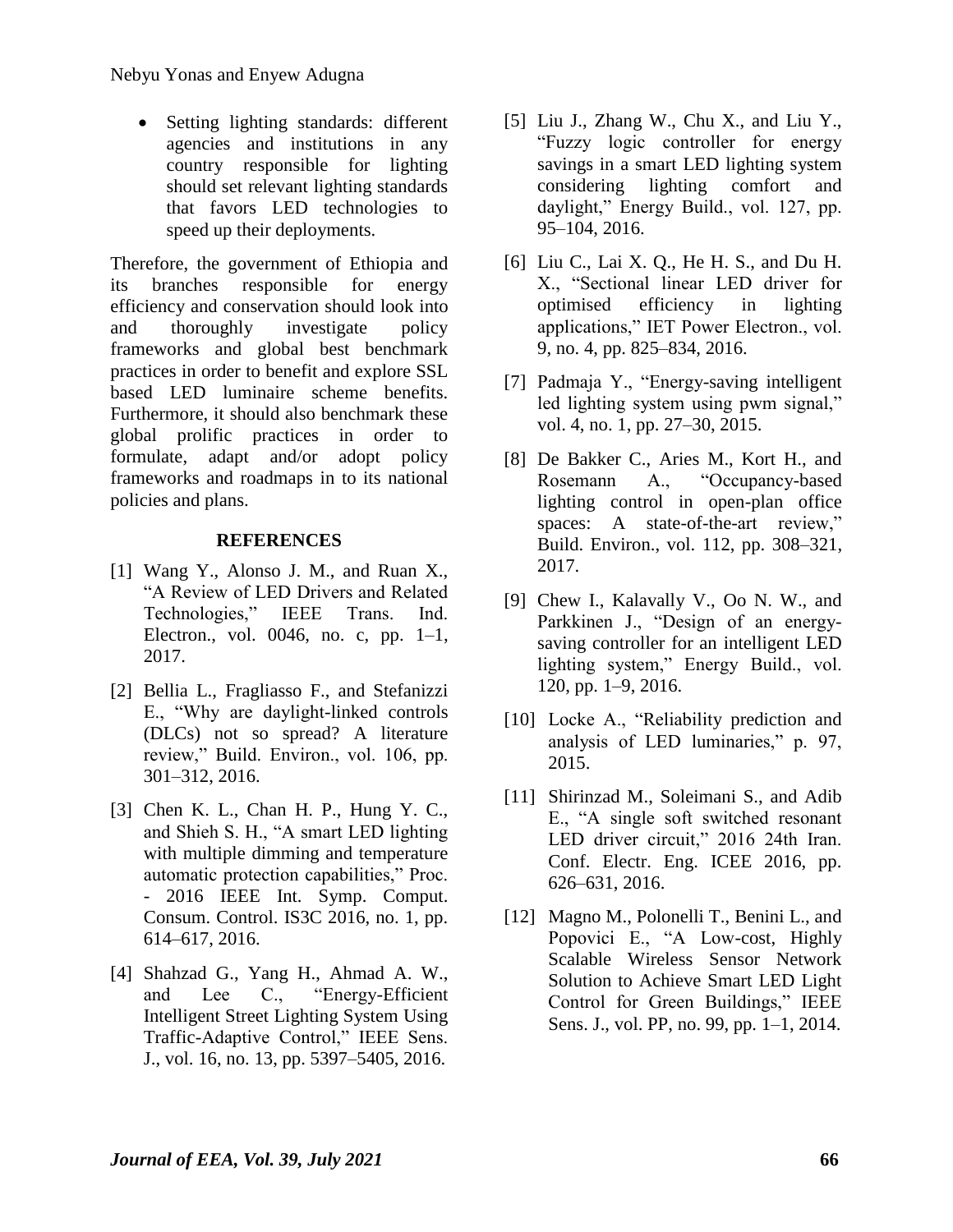Towards SSL Based LED Luminaires: Policy Frameworks…

- [13] Papantoniou S., Kolokotsa D., Kalaitzakis K., Cesarini D. N., Cubi E., and Cristalli C., "Adaptive lighting controllers using smart sensors," Int. J. Sustain. Energy, vol. 35, no. 6, pp. 537–553, 2014.
- [14] Chun S., Lee C.-S., and Jang J.-S., "Real-time smart lighting control using human motion tracking from depth camera," J. Real-Time Image Process., vol. 10, no. 4, pp. 805–820, 2015.
- [15] Ramanjaneya R. U. and Narasimharaju B. L., "A Cost-Effective Zero-Voltage Switching Dual-Output LED Driver," IEEE Trans. Power Electron., vol. 32, no. 10, pp. 7941–7953, 2017.
- [16] Chew I., Kalavally V., Tan C. P., and Parkkinen J., "A Spectrally Tunable Smart LED Lighting System with Closed-Loop Control," IEEE Sens. J., vol. 16, no. 11, pp. 4452–4459, 2016.
- [17] Coutinho R., Souza K., Antunes F., and Sa E., "Three-Phase Resonant Switched Capacitor LED Driver with Low Flicker," IEEE Trans. Ind. Electron., vol. 0046, no. c, pp. 1–1, 2017.
- [18] Yoo J.-H., Jang J.-S., Kwon J. K., Kim H.-C., Song D.-W., and Jung S.-Y., "Demonstration of vehicular visible light communication based on LED headlamp," Int. J. Automot. Technol., vol. 17, no. 2, pp. 347–352, 2016.
- [19] Imam M. H. T., Afshari S., and Mishra S., "An experimental survey of feedback control methodologies for advanced lighting systems," Energy Build., vol. 130, pp. 600–612, 2016.
- [20] Chun S., Lee C.-S., and Jang J.-S., "Real-time smart lighting control using human motion tracking from depth camera," J. Real-Time Image Process., vol. 10, no. 4, pp. 805–820, 2015.
- [21] Group T. C., "Lighting the clean revolution: the rise of LEDs and what it means for cities," Report, no. June, pp. 1–66, 2012.
- [22] "Ethiopia Energy Authority." Offcial Website. Available: http://www.ethioenergyauthority.gov.e t/ [Accessed on August 05, 2017].
- [23] Governmnet of Ethiopia, "The Federal" Democratic Republic of Ethiopia: The Second Growth and Transformation Plan (GTP II)," no. September 2015, 2015.
- [24] McKinsey, "Lighting the way: Perspectives on the global lighting market," 2016.
- [25] ISA (International Solid-state-lighting) Alliance), "Global Solid State Lighting Outlook 1," pp. 1–133, 2012.
- [26] Han E. S. and Goleman A., daniel; boyatzis, Richard; Mckee, "Stepping up Europe"s 2030 climate ambition. Stepping up Europe's 2030 climate ambition Investing in a climate-neutral future for the benefit of our people," J. Chem. Inf. Model., vol. 53, no. 9, pp. 1689–1699, 2019.
- [27] Baumgartner T. et al., "Lighting the way: Perspectives on the global lighting market," 2012.
- [28] Kappeler A. and Nemoz M., "Public-Private Partnerships in Europe-before and during the recent financial crisis," Economic and Financial Report, 2010.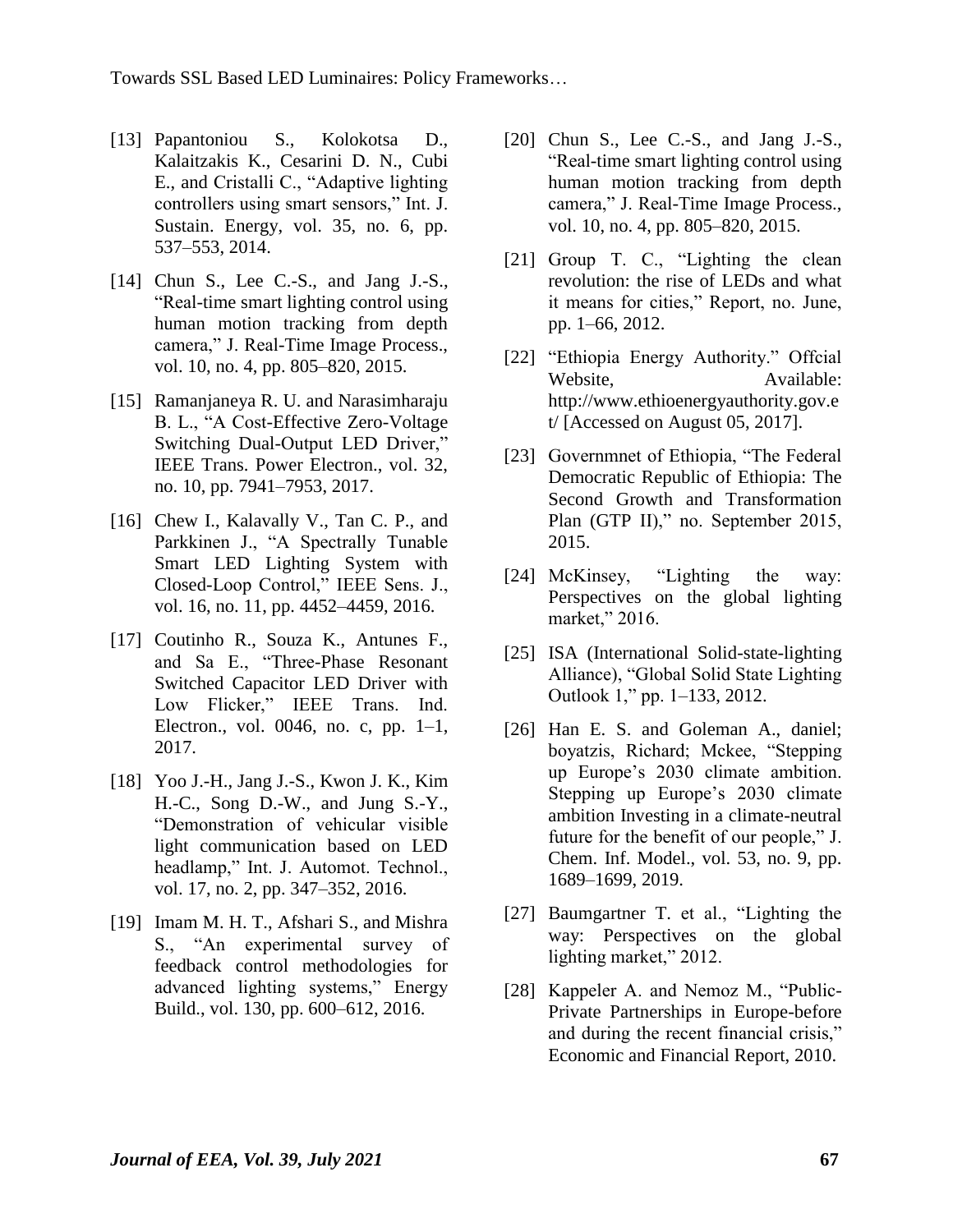- [29] Zissis G. and Bertoldi P., "2014 update" on the status of led market," 2014.
- [30] Yu S., Evans M., and Shi Q., "Analysis of the Chinese market for building energy efficiency," Pacific Northwest National Lab.(PNNL), Richland, WA (United States), 2014.
- [31] "Tianjin Economic Development Area (TEDA) Becomes First LED City in China." http://www.cree.com/newsmedia/news /article/tianjin-economic-developmentarea-teda-becomes-first-led-city-inchina [Accessed August 05, 2017].
- [32] Guo F. and Pachauri S., "China's Green Lights Program: A review and assessment," Energy Policy, vol. 110, pp. 31–39, 2017.
- [33] Liebel B. and Lee P. E. R., "Spectrally Enhanced Lighting," 2013.
- [34] De Almeida A., Santos B., Paolo B., and Quicheron M., "Solid state lighting review–Potential and challenges in Europe," Renew. Sustain. Energy Rev., vol. 34, pp. 30– 48, 2014.
- [35] Pust P., Schmidt P. J., and Schnick W., "A revolution in lighting," Nat. Mater., vol. 14, no. 5, p. 454, 2015.
- [36] Lightsavers Canada, "The Realized Results of LED Streetlights : Seizing the Opportunity," 2017.
- [37] Sissine F., "Energy Independence and Security Act of 2007: a summary of major provisions," 2007.
- [38] U.S Departmnet of Energy, "2019 Lighting R & D Opportunities," no. January, 2020.
- [39] Tromop R., Best Policy Practices for Promoting Energy Efficiency: A Structured Framework of Best Practices to Promote Energy Efficiency for Climate Change Mitigation and Sustainable Development. United Nations Economic Commission for Europe, 2015.
- [40] Suzuki T., "Nuclear Energy Policy after the Fukushima Nuclear Accident: An Analysis of 'Polarized Debate' in Japan," in Energy Policy, IntechOpen, 2019.
- [41] Kang S. I., Oh J., and Kim H., "Korea"s low-carbon green growth strategy," 2012.
- [42] Kumar H., Singh M. K., Gupta M. P., and Madaan J., "Moving towards smart cities: Solutions that lead to the Smart City Transformation Framework," Technol. Forecast. Soc. Change, p. 119281, 2018.
- [43] Wei W. U., "The role of the government in the development of the led industry," Light Eng., vol. 24, no. 3, 2016.
- [44] AlNakib D., Al-Ragom F., and AlOsaimi S., "An Initiative Towards the Global Lighting Challenge for Kuwait," Energy Eng., vol. 116, no. 3, pp. 26–40, 2019.
- [45] Meyer M., Maurer L., Freire J., and Gouvello C. De, Lighting Brazilian Cities: business models for energy efficient public street lighting. World Bank, 2017.